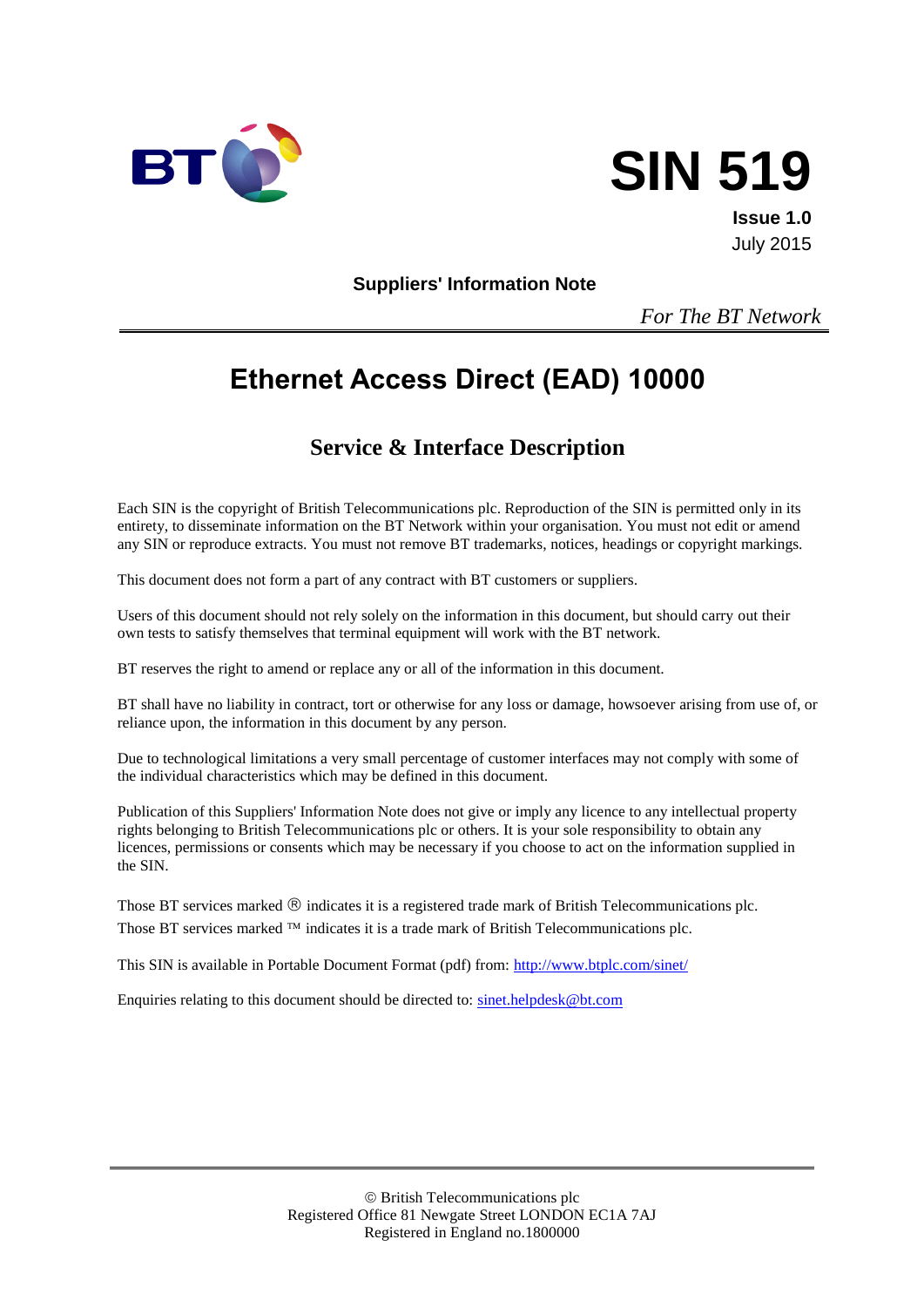# **CONTENTS**

| 1.                      |       |  |
|-------------------------|-------|--|
| $\overline{2}$ .        |       |  |
| 3.                      |       |  |
| 3.1<br>3.2<br>3.3       |       |  |
| 3.4<br>3.5              | 3.5.1 |  |
| 3.6                     | 3.5.2 |  |
| 4.                      |       |  |
| 4.1<br>4.2              |       |  |
| 5.                      |       |  |
| 6.                      |       |  |
| 7.                      |       |  |
| 7.1<br>7.2<br>7.3<br>74 |       |  |
| 7.5                     | 7.4.1 |  |
| 8.                      |       |  |
|                         |       |  |
| 9.                      |       |  |
| 10.                     |       |  |

#### **FIGURES**

#### **TABLES**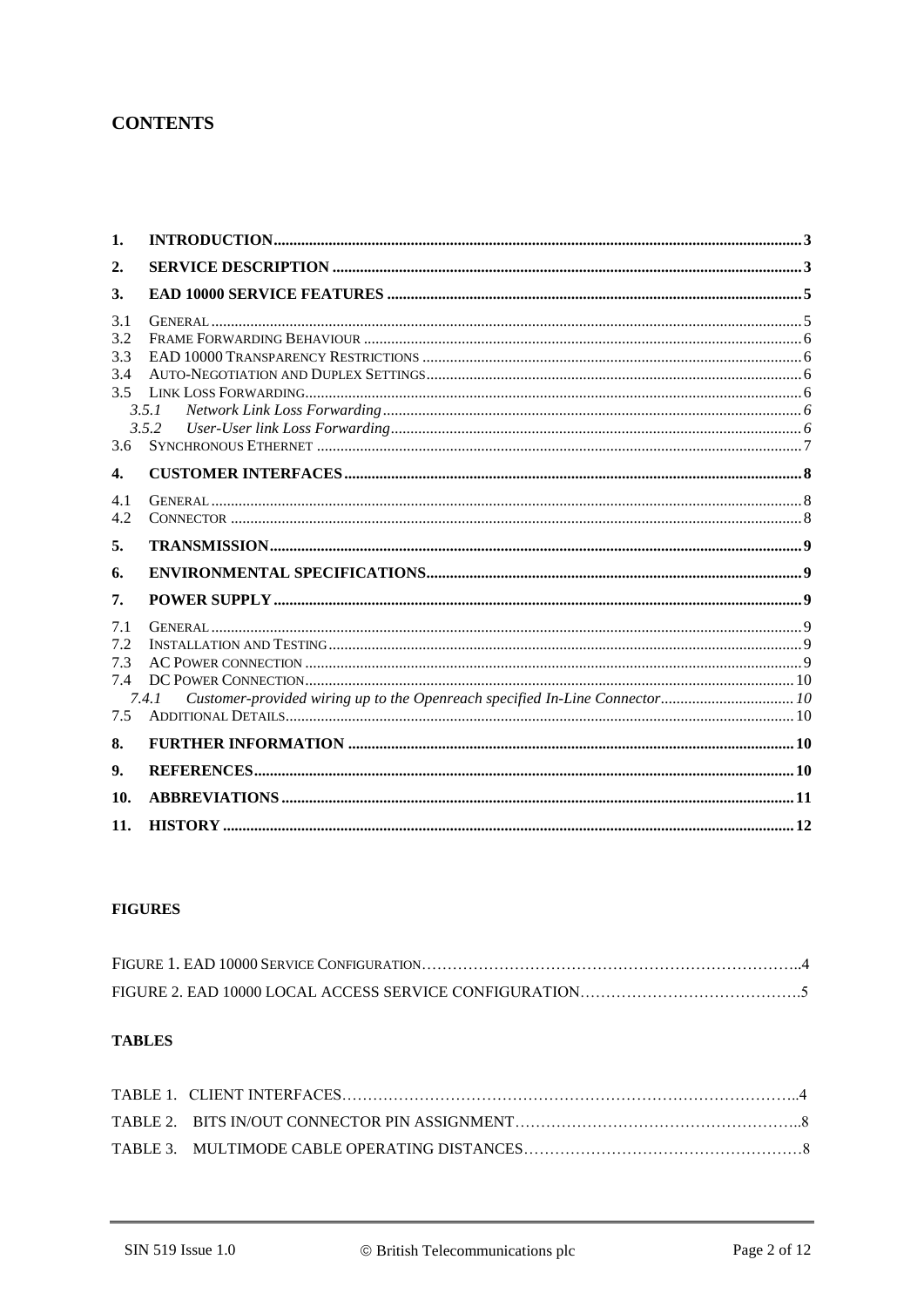# <span id="page-2-0"></span>1. **Introduction**

This Suppliers' Information Note (SIN) describes the interface provided with the Openreach 10 Gbit/s Ethernet Access Direct (EAD) services, referred to as EAD 10000. Also provided is some general information on the EAD product family and some physical aspects of the NTE being deployed for Ethernet Access Direct 10000 customer orders.

EAD services are high speed, point-to-point data circuits that are permanently connected and available 24 hours a day, 365 days a year. EAD provides secure links between combinations of end user sites, Communications Providers' (CPs') sites and BT exchanges. The EAD Local Access product provides a secure link between an end user site or a CP site and the fibre serving BT exchange site, with the circuit terminating at a CP presence at that serving exchange (e.g. BT Locate space).

Any specific technology mentioned in this document is current as of today. However, it may be subject to change in the future. Should the specification of the interface be changed, this will be notified by a new issue of this SIN. Openreach reserves the right to adapt technology to deliver EAD and EAD Local Access services as new developments are made. All services are delivered over an uncontended transmission path.

# <span id="page-2-1"></span>2. **Service Description**

The EAD service is a point-to-point data service offering high bandwidth connectivity over a standard radial distance up to 25km between sites. This radial (or point-to-point) distance can result in physical line plant route distances of up to 40 km.

Extended Reach options (i.e. above 40km radial distance) are not available for EAD 10000 circuits.

EAD offers to provide a secure link between a combination of end user sites, Communication Provider's (CP's)network at a CP's sites and BT exchanges, with the circuit terminating at a CP presence at that serving exchange (e.g. BT Local space).

Synchronous Ethernet (SyncE) is an optional feature of the EAD service available via the Openreach EMP platform only. SyncE is available for EAD 10000 services for Local Access and Standard Reach, including Resilience Options.

EAD SyncE will transport a clock input through the network to produce a matching clock output at the other end of the service. Providing and maintaining the timing source is the CP's responsibility.

EAD Local Access only provides access as far as the fibre serving exchange and, as this is the only exchange involved, radial distances between exchanges are not applicable. EAD Local Access provides a secure link between either an end user site or Communication Provider's (CP's) network at a CP's site and the fibre serving BT exchange site, with the circuit terminating at a CP presence at that serving exchange (e.g. BT Locate space).

For enquiries concerning connection availability between particular sites and for further information on the EAD service please contact your Openreach Sales Relationship Manager or refer to the EAD Product description, available on the Openreach web site.

The client interfaces offered on the 10Gbit/s EAD services (including SyncE), i.e. the NTE are shown in the table below. The interfaces are based on LAN PHY as described in 802.3 [2]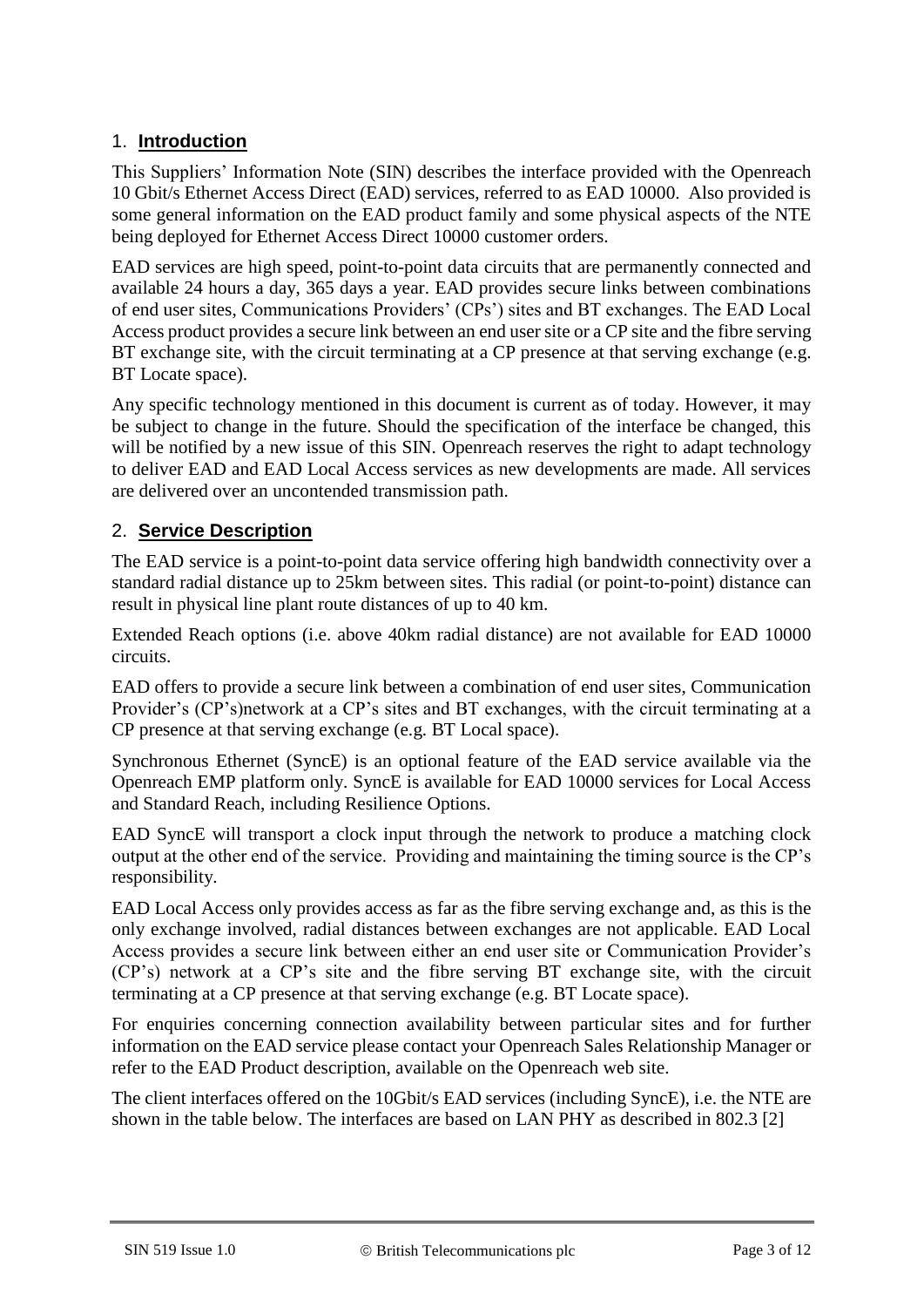| <b>Product Selected</b> | <b>EAD/EAD Local Access 10000</b>              |
|-------------------------|------------------------------------------------|
| Interface(s) Offered    | 10GBase-LR (SMF) (10 Gigabit Ethernet LAN PHY) |
|                         | 10GBase-SR (MMF) (10 Gigabit Ethernet LAN PHY) |
| Connector Types         | Dual LC                                        |

| <b>Table 1. Client Interfaces</b> |
|-----------------------------------|
|                                   |

Client interfaces offered on the EAD 10000 NTE are Full Duplex only in line with IEEE standards for 10Gbit/s Ethernet. The uncontended transmission path is routed via the Openreach network.

A schematic of the EAD 10000 service is shown in Figure 1 and EAD Local Access is shown in Figure 2. The diagrams depict current technology and delivery, and this is subject to change. In each case the management router will normally be located at the A end, but in certain circumstances may be located at the B end, but not at both ends.



Radial and route distance limit

# **Figure 1. EAD 10000 Service Configuration**

Note. Figure 1 depicts two separate circuit scenarios, not a combined service. The upper schematic represents an EAD circuit where each end is served from different BT exchanges. The lower schematic represents an EAD circuit where each end has a common BT serving exchange.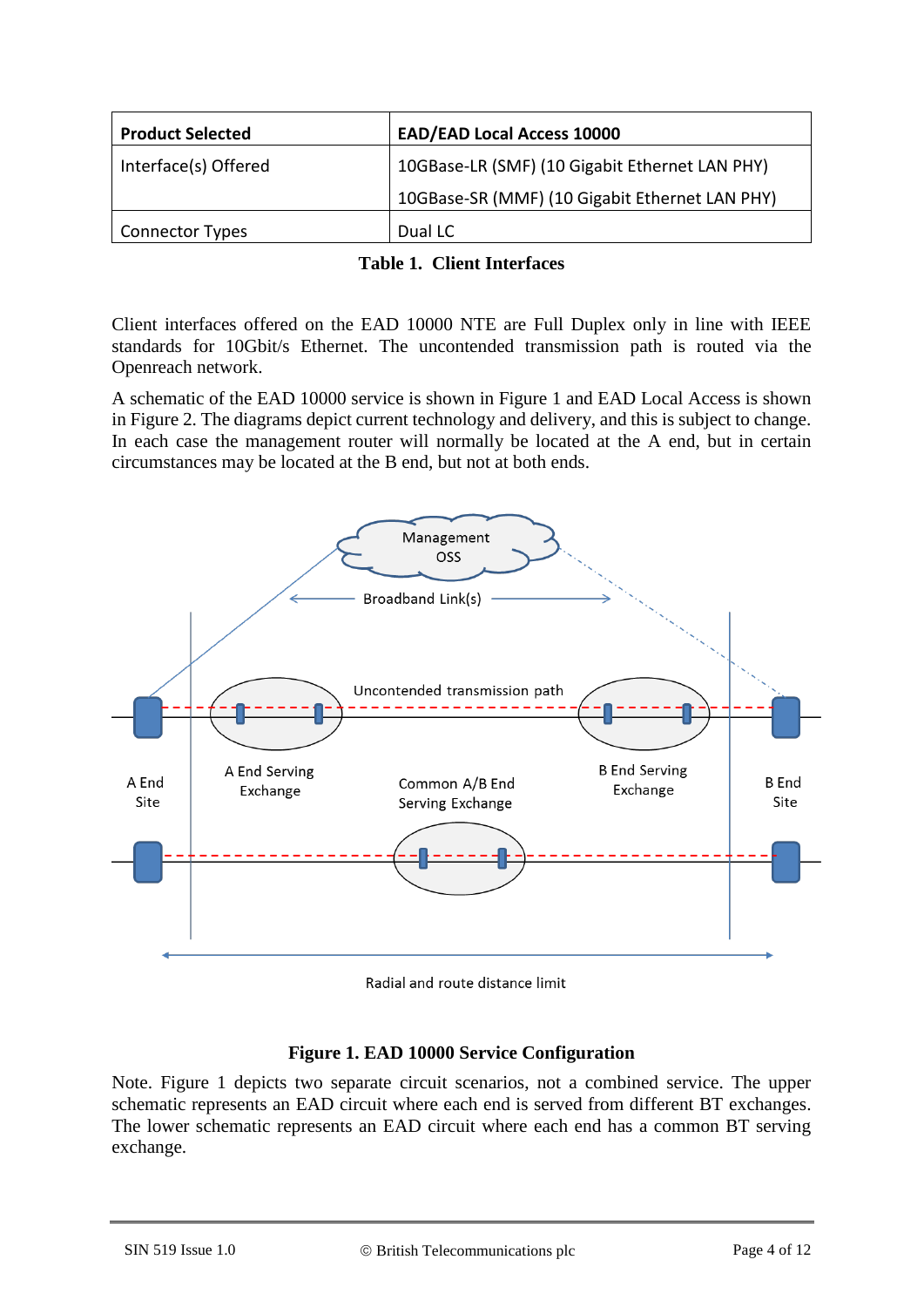

# **Figure 2. EAD 10000 Local Access Service Configuration**

The EAD/EAD Local Access services are connected for operational support purposes to an Openreach management platform.

# <span id="page-4-0"></span>3. **EAD 10000 Service Features**

#### <span id="page-4-1"></span>3.1 **General**

The 10G EAD NTE is capable of transmitting frames conforming to IEEE 802.3 [2] with frame sizes from 64 bytes to a maximum of 2000 bytes. This is to maintain compatibility with a number of frame tagging formats, including VLAN tagging as specified in 802.1Q [4].

The service is transparent to VLAN tags and will forward VLAN tagged frames in the same way as standard (untagged) frames.

On a 10Gbit/s SyncE enabled service one additional frame per second will be sent with the customer traffic on the same remote end access port to provide information on the status of the synchronisation.

Due to the use of a 4 byte overhead for management purposes an EAD 10000 circuit is expected to have a reduction of throughput of up to 1% for Customer frame sizes of 400 bytes and above. For customer Ethernet frame sizes smaller than 400 bytes the throughput reduction increases to approximately 6% for 64 byte frames.

Note: The EAD 10000 NTE will pass 9000 byte frames, however as this is not yet a recognised Ethernet standard BT will not validate usage at this level until such time as the IEEE provide an endorsement and published standard for jumbo frames and we have tested against it.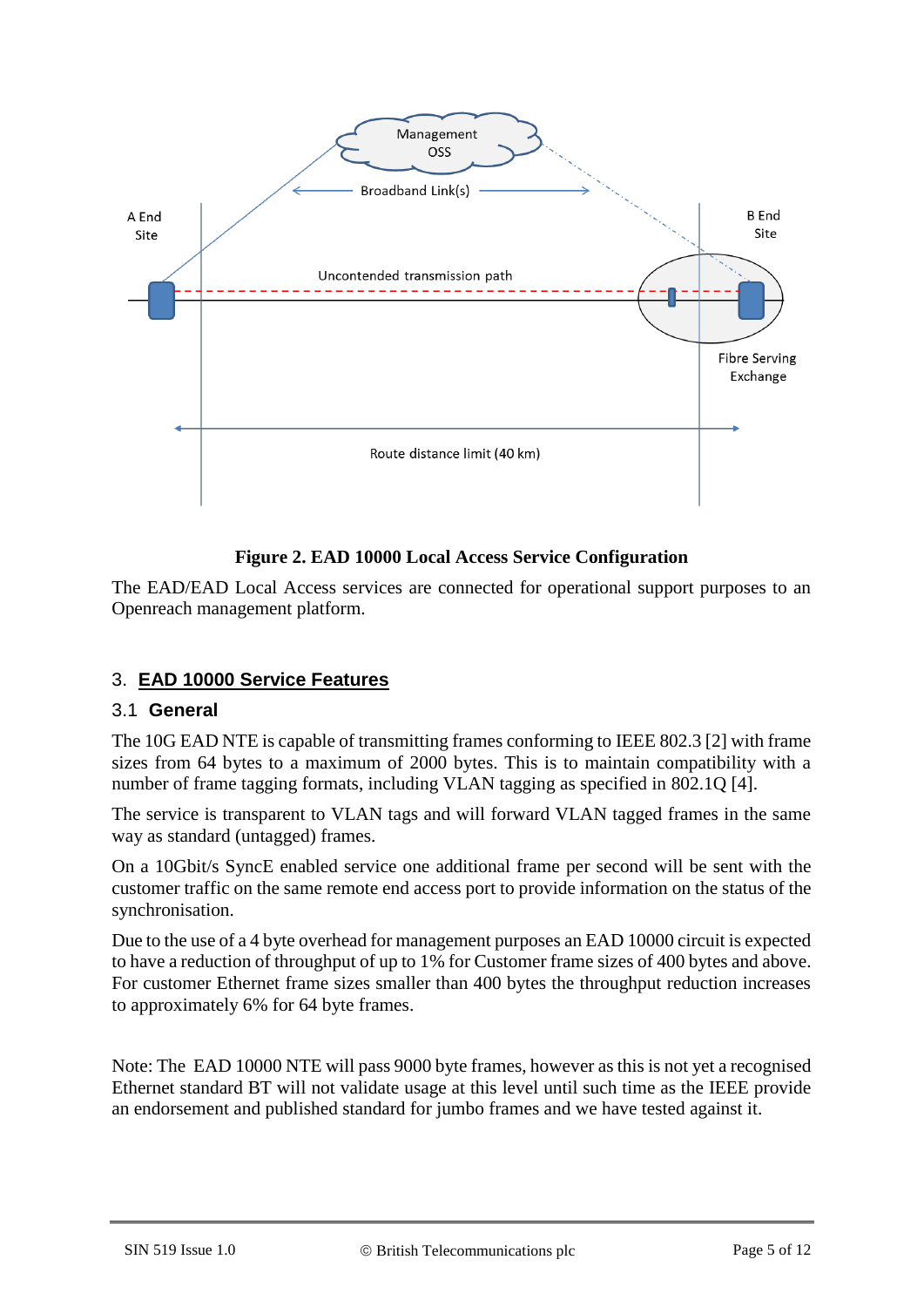# <span id="page-5-0"></span>3.2 **Frame Forwarding Behaviour**

The EAD 10000 service does not include IEEE 802.d [3] Bridging functionality, which allows for the Learning and Filtering of traffic packets destined for those hosts connected at the local end.

Therefore Ethernet frames that would normally be filtered by 802.1d [3] bridging functionality are instead forwarded across the EAD link.

## <span id="page-5-1"></span>3.3 **EAD 10000 Transparency Restrictions**

All Ethernet frames are passed across the EAD link, other than the following list of known exceptions:

1. Transport of EFM OAM PDUs as defined by IEEE 802.3 [2] over EAD is not supported.

The EAD service uses EFM OAM PDUs internally for the purposes of OAM. And as per the IEEE 802.3 [2] standards defined behaviour for EFM equipment, the end to end transport of customer EFM OAM PDUs over the EAD link is blocked.

- 2. Transport of Ethernet flow control / Pause frames over EAD is not supported.
- 3. IEEE 802.1ag [1]/ITU-T Y.1731 [10]) is transparent as long as the Customer does not use MD levels 0 or 1.

#### <span id="page-5-2"></span>3.4 **Auto-Negotiation and Duplex Settings**

In contrast to lower rate Ethernet signals (10, 100 and 1000Mbit/s) the 10Gbit/s Ethernet service, in line with standards, does not support auto-negotiate to advertise speed and duplex settings. Instead the speed is set to 10Gbit/s and the service is "Full Duplex". Half duplex operation is not supported.

#### <span id="page-5-3"></span>3.5 **Link Loss Forwarding**

The EAD 10000 NTE is offered with both Network Link Loss Forwarding and user Link Loss Forwarding. Network Link Loss Forwarding is applied to the network service by default. The User Link Loss forwarding is a selectable option, as is the link failure direction (i.e. A to B end or B to A end).

#### <span id="page-5-4"></span>3.5.1 **Network Link Loss Forwarding**

When a break is detected on the Openreach network link, the client interface port is shut down to indicate the state of the infrastructure. This continues until such time as the network break is repaired.

#### <span id="page-5-5"></span>3.5.2 **User-User link Loss Forwarding**

User-User Link Loss Forwarding allows the notification of failure of an NTE at one end of an EAD 10000 service to be propagated to a suitably configured customer device at the other end of the same service. Available as a selectable unidirectional service only, User Link Loss Forwarding is notified at the time of provision.

For EAD customer to CP connections, it is recommended that this functionality is activated from the CP's PoP to the End User customer site. This means that the EAD circuit is only impacted by User Link Loss Forwarding only if problems occur at the CP's equipment at the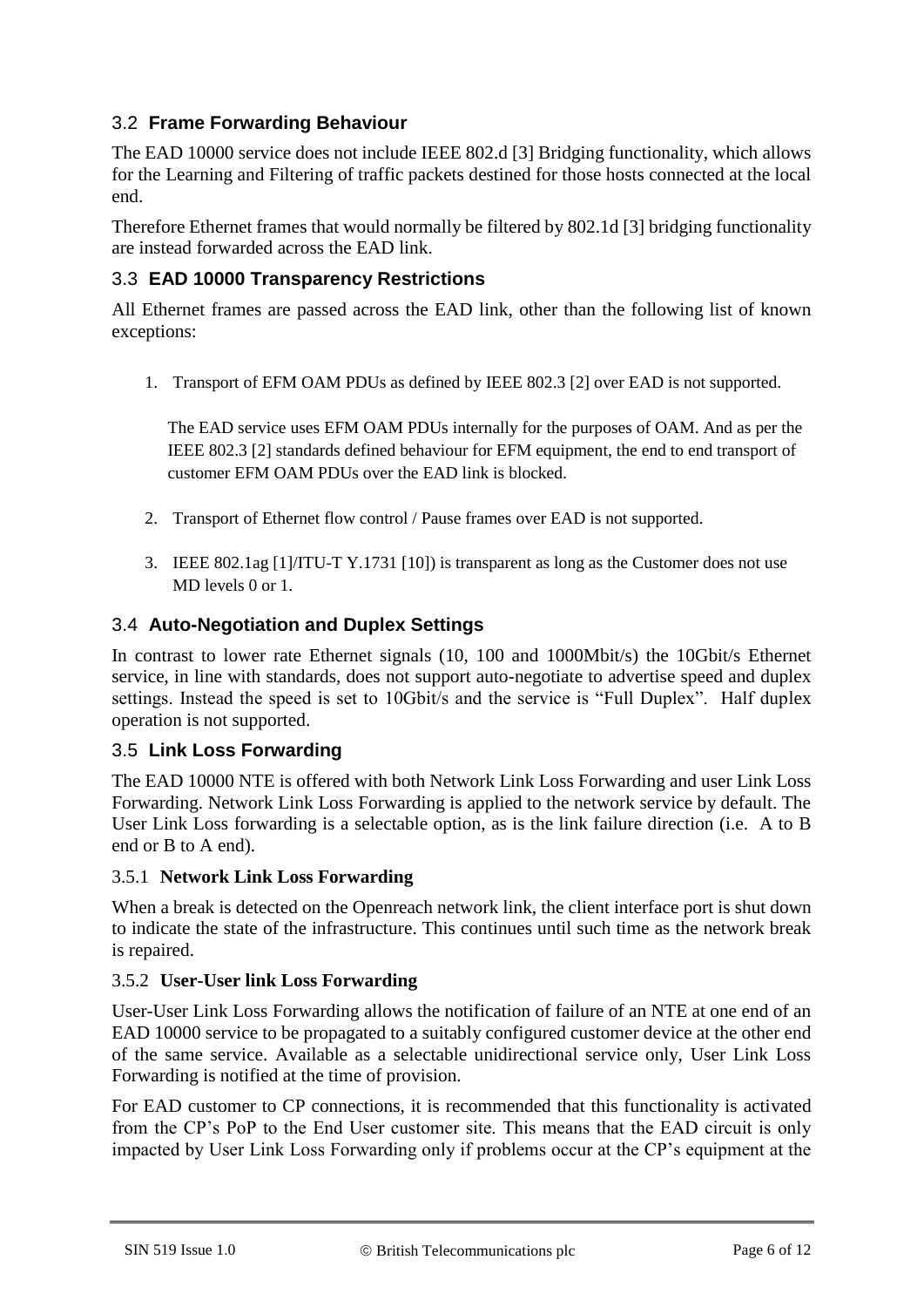CP PoP site end of the circuit. If problems occur at the end user customer's equipment, the circuit will not be impacted.

Where User-User Link Loss Forwarding is present on an EAD 10000 SyncE service the intrusive remote test may not operate correctly unless active customer connection is made at both ends of the service.

# <span id="page-6-0"></span>3.6 **Synchronous Ethernet**

EAD 10000 SyncE will transport a clock input through the network to produce a matching clock output at the other end of the service. Providing and maintaining the timing source is the CP's responsibility. EAD 10000 SyncE supports;

- Synchronisation at the Physical layer, ITU-T G.8261 [6]
- Supports clock requirements at as specified in ITU-T G.8262 [7]
- Supports messaging requirements as specified in ITU-T G.8264 [8]
- BITS interface compliant to ITU-T G.703 [9]
- For any circuit, only one end can be the timing source; daisy chaining of timing is not supported
- Multiple timing domains on the NTE are not supported

#### Timing Input Options

BITS SSM is the only supported Synchronisation Input option. BITS OUT is enabled on the remote end of the service.

Timing for synchronisation can be provided via a BITS IN/OUT port configured as a BITS IN interface by means of an external clock directly cabled from, for example, an SSU (Station Synchronisation Unit).

The SyncE configuration is as listed below;

- Line Type: E1
- Line Code: E1 HDB3
- Frame Format: E1 CRC4
- SA Bit: Bit 4
- QL mode enabled

For EAD 10000 SyncE the T1/E1 External Clock Input/Output connector (labelled BITS I/O) is a front mounted RJ45 connector. Refer to the following table for the BITS IN/OUT connector pin assignments.

| <b>Pin Number</b> | <b>Signal</b> | <b>Description</b>   |
|-------------------|---------------|----------------------|
|                   | <b>RRING</b>  | <b>Receive Ring</b>  |
|                   | <b>RTIP</b>   | Receive Tip          |
| ঽ                 | GND           | Ground               |
|                   | <b>TRING</b>  | <b>Transmit Ring</b> |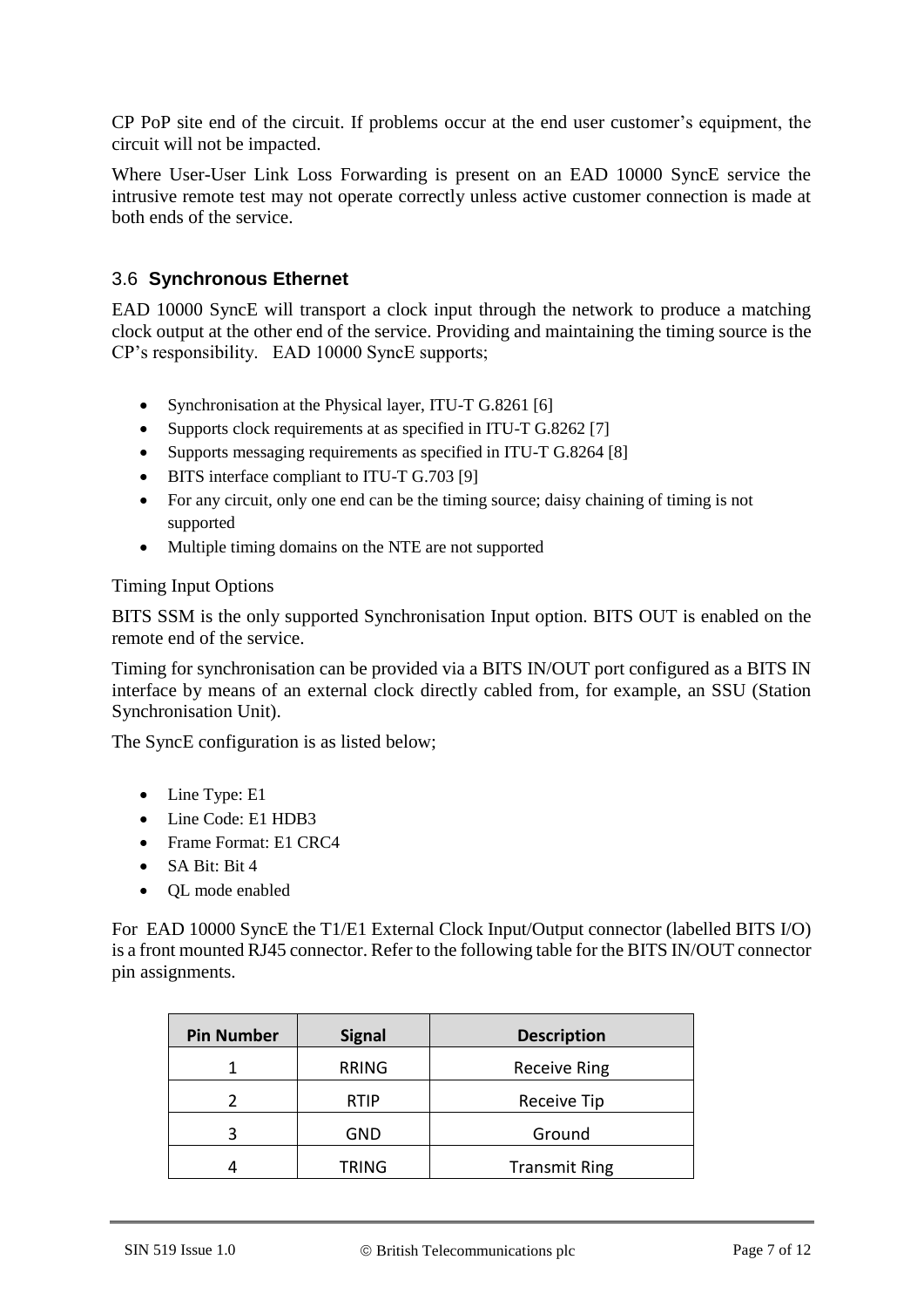| <b>TTIP</b> | <b>Transmit Tip</b> |
|-------------|---------------------|
|             |                     |
|             |                     |
|             |                     |

**Table 2. BITS IN/OUT connector pin assignment**

## <span id="page-7-0"></span>4. **Customer Interfaces**

#### <span id="page-7-1"></span>4.1 **General**

The customer equipment Ethernet interface must conform to IEEE 802.3[2]. The following two interfaces are supported:

10GBASE-SR, [850 nm multimode serial LAN PHY]

10GBASE-LR, [1310 nm single-mode serial LAN PHY]

#### <span id="page-7-2"></span>4.2 **Connector**

The client interface is the Network Termination Point (NTP), i.e. the point of connection on the Openreach Network Terminating Equipment (NTE) for connecting CPE or CP equipment. This is the Service demarcation point between the Openreach network and the customers' equipment.

The client interface consists of dual LC sockets as specified in the IEEE 802.3[2] specifications.

The CP or End User provides the suitable connecting cords between the NTE and their own equipment. For multimode fibre cabling used on the 10GBASE-SR interface, this is limited to a maximum cable length based on the bandwidth specification of the multimode cable:

| Multimode cable bandwidth (MHz•km) | <b>Operating Distance (m)</b> |
|------------------------------------|-------------------------------|
| 160                                | 26                            |
| 200                                | 33                            |
| 400                                | 66                            |
| 500                                | 82                            |
| 2000                               | 300                           |

#### **Table 3. Multimode cable operating distances**

For single-mode fibre cabling used on the 10GBASE-LR interface, this is limited to a maximum cable length of 10000 metres.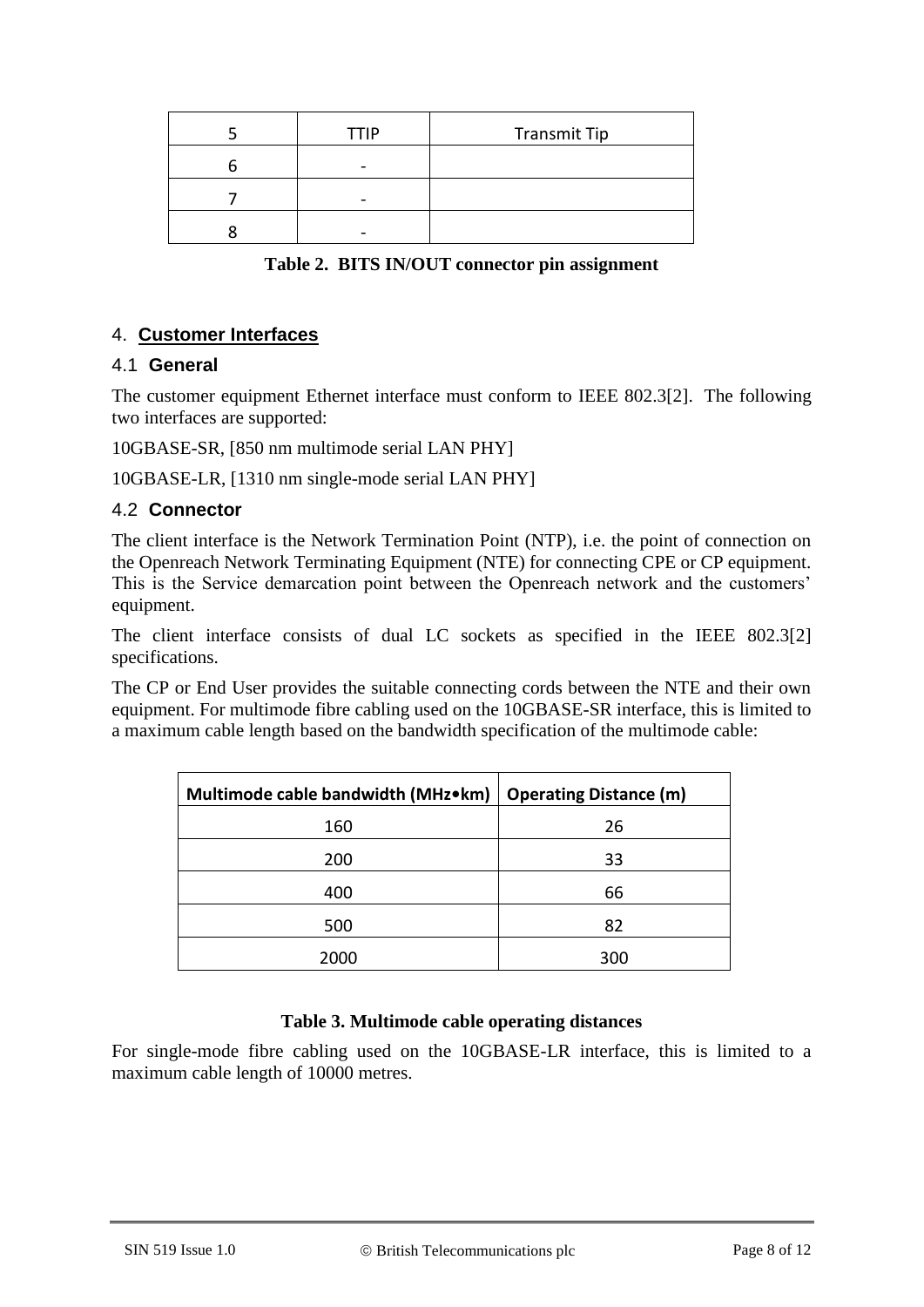# <span id="page-8-0"></span>5. **Transmission**

The NTEs connected to the Openreach network provide an uncontended transmission path.

## <span id="page-8-1"></span>6. **Environmental Specifications**

The Temperature and humidity range of the environment used to house the NTE must not exceed the following:

- Ambient room temperature:  $0^{\circ}$ C to +40 $^{\circ}$ C
- Relative humidity 5% to 95%
- Passive Cooling

Please refer to the EAD product description for details of physical space requirements.

EAD product description can be found at: [https://www.openreach.co.uk/orpg/customerzone/products/ethernetservices/ethernetaccessdir](https://www.openreach.co.uk/orpg/customerzone/products/ethernetservices/ethernetaccessdirect/description/productdescription.do) [ect/description/productdescription.do](https://www.openreach.co.uk/orpg/customerzone/products/ethernetservices/ethernetaccessdirect/description/productdescription.do)

The dimensions of the 1U high NTE are (443mm x 44.4mm x 220mm WxHxD)

Weight 5.6 kg

# <span id="page-8-2"></span>7. **Power Supply**

#### <span id="page-8-3"></span>7.1 **General**

By placing an order with Openreach the customer has accepted the conditions placed by BT in relation to providing power, as defined below:--

In relation to powering of equipment, the customer must comply with the requirements of BS7671 [11] and the details given within the "DC Power Planning and Installation Guide for WES-BES Products' document.

The Openreach NTE is locally powered and offers AC or DC power options. The CP will be required to provide either dual local 50Hz AC supply in the form of standard 13 Amp power socket(s); or dual -50 V DC power distributions and Earth connections, with all wiring colour schemes conforming to BS7671 [11] . It will be the customer's responsibility to ensure that the power supplies are fused and safe for Openreach to use. These should be in close proximity to the NTE installation location.

#### <span id="page-8-4"></span>7.2 **Installation and Testing**

In addition to the NTE powering requirements (i.e. AC or DC power as defined below) , a spare 50 Hz AC mains supply 13A socket should also be provided in close proximity to the NTEs' to power BT test equipment during both initial commissioning and subsequent maintenance support activities. A 50 Hz mains supply 13A socket should also be provided in close proximity to the NTE for the management router.

#### <span id="page-8-5"></span>7.3 **AC Power connection**

AC power connection between Openreach equipment and the power socket will be made using a power lead fitted with a standard 13A plug. The NTE itself has dual power supply units internally, and requires two AC mains supply sockets running off the same phase.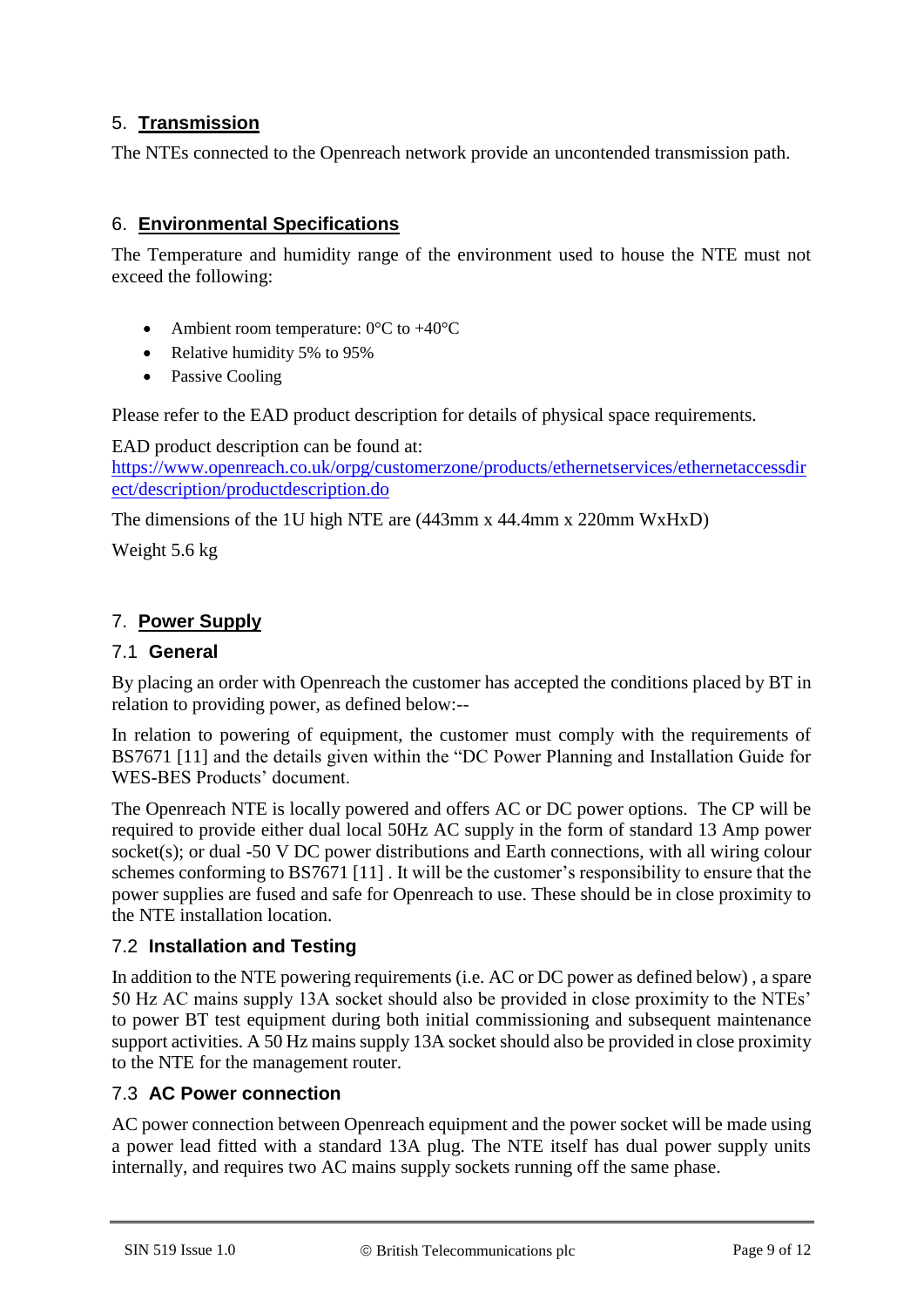For most installations, this will require two mains connections for each NTE provided, and the consumption of the Openreach NTE in this managed service arrangement will typically be 63 watts per NTE. An additional AC mains supply socket will be required for the management router.

# <span id="page-9-0"></span>7.4 **DC Power Connection**

The DC in-Line (Molex) connector is specified as the standard method of connecting DC power by Openreach, and represents the "Demarcation Point" between Openreach and the customer. At is site the customer is required to provide suitable power and earth connection to, and be responsible for the supply, wiring and labelling to, the demarcation point. Openreach will not supply or install the DC distribution system as part of the standard Ethernet installation.

## <span id="page-9-1"></span>7.4.1 **Customer-provided wiring up to the Openreach specified In-Line Connector**

Wiring, MCB isolation or fuse (i.e. C type MCB or Cartridge Fuse) must be provided by the customer, up to and including the DC in-line connector, as per BT's requirements stated within the DC Power Planning and Installation Guide for WES-BES Products document with respect to;

- i. Correctly rated MCB/Fuse (6A),
- ii. Correct labelling of wiring and MCB/fuse positions compliant with BS 7671 [11]
- iii. Correct size of cable for required voltage drop at required maximum current
- iv. Separately fused isolatable A & B power supplies, as detailed in the 'AC/DC Power Planning and Installation Guide' document

An additional AC mains supply socket will be required for the management router. Currently the management router is AC powered only.

## <span id="page-9-2"></span>7.5 **Additional Details**

For further details on the provision of DC power see the

['AC\\_DC\\_power\\_planning\\_installation\\_issue\\_10'](https://www.openreach.co.uk/orpg/aboutus/saveHitCount.do?data=AWSqQZzD6olvpQborrqw3VxIlDWgIqKN%2BUjbFaTugWe9W5x7xs96C9hGaTz%2FfsuA9etthglMi1SIlfbKzpAiLEZIsyf%2B%2FRnv4roMmTyx1nKKCKpJxWC0Q7g2GBvJ%2FnWQS8zoGs3TZcHqyNTArWH1%2BtiXzFrWA4TVxTcDmN2c8YPexjSyTRqYBMqF4PWtq6rAH19zynjTtn5eqq0FhGSfqcvMpP0TXuGM4dliR9DSNvVba5FvEz4krukRuCCbqYkv) available on the Openreach Ethernet website.

If there is a conflict between DC power information contained in the 'AC/DC Power Planning and Installation Guide' and the SIN document, the order of precedence shall be as follows:

- (a) AC/DC Power Planning and Installation Guide
- (b) SIN

# <span id="page-9-3"></span>8. **Further Information**

For enquiries concerning connection availability between particular sites and for further "sales and marketing" information on EAD 10000 services, please contact your Openreach Sales Relationship Manager or see the Openreach site listed on the SINet Useful Contacts page at <http://www.btplc.com/sinet/>

#### <span id="page-9-4"></span>9. **References**

| $\vert$ [1] | I IEEE 802.1ag | Connectivity Fault Management | 2007 |
|-------------|----------------|-------------------------------|------|
|             |                |                               |      |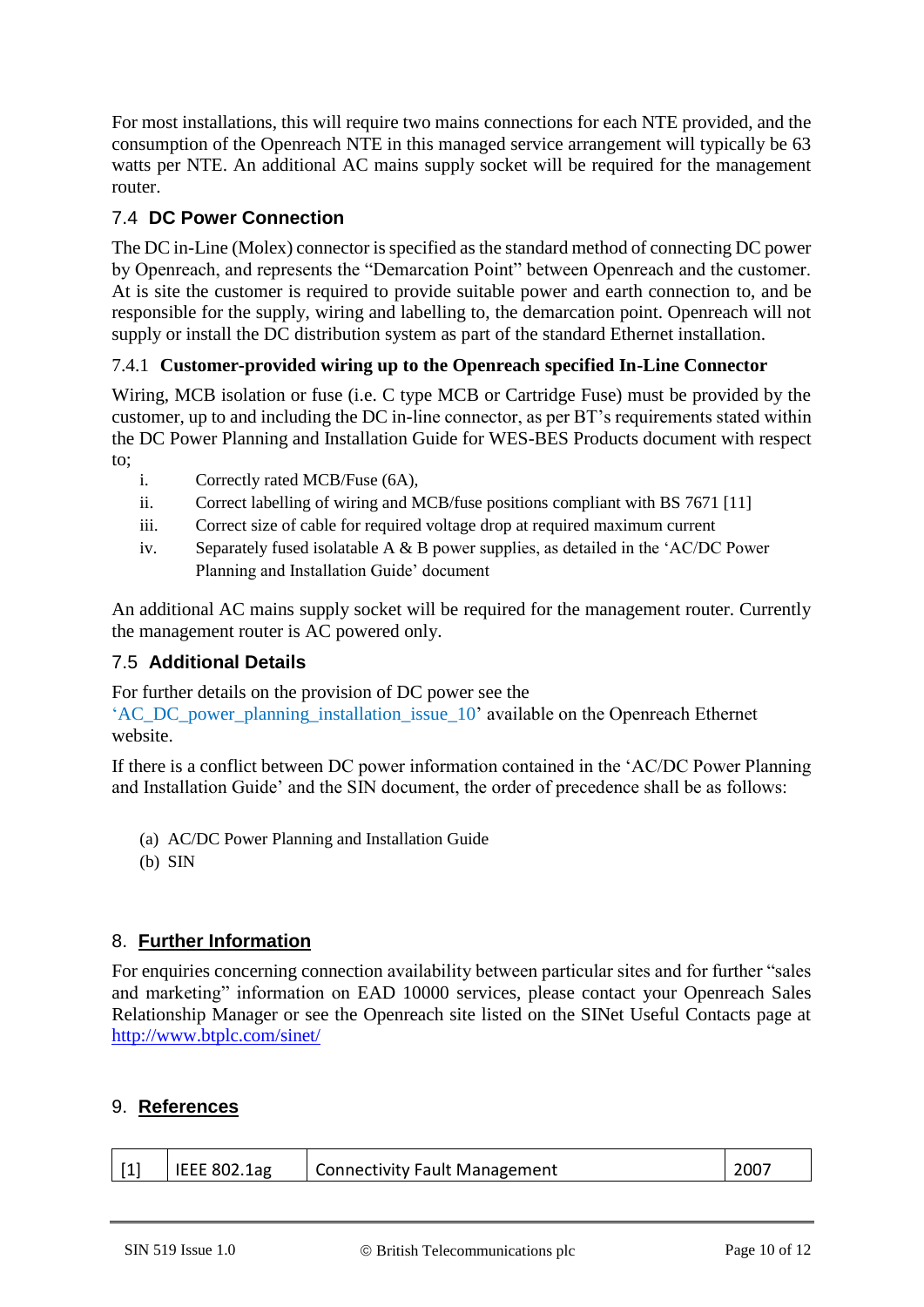| $[2]$  | <b>IEEE 802.3</b>             | <b>IEEE Standard for Ethernet</b>                                                                                           | 2012         |
|--------|-------------------------------|-----------------------------------------------------------------------------------------------------------------------------|--------------|
| $[3]$  | IEEE802.1d                    | IEEE Standard for Local and metropolitan area<br>networks: Media Access Control (MAC) Bridges                               | 2011         |
| $[4]$  | <b>IEEE 802.1Q</b>            | IEEE Standard for Local and metropolitan area<br>networks--Media Access Control (MAC) Bridges and<br><b>Virtual Bridges</b> | 2012         |
| $[5]$  | <b>SIN 432</b>                | Openreach Wholesale Extension Services 10 and<br>end-to-end<br>Wholesale<br>services<br>Local<br>Reach<br>(WES/WEES 10LR)   | 2009         |
| [6]    | <b>ITU-T G.8261</b>           | Timing and Synchronisation Aspects in<br>Packet<br>networks                                                                 | 2013         |
| $[7]$  | <b>ITU-T G.8262</b>           | Timing Characteristics of a synchronous Ethernet<br>equipment slave clock                                                   | 2007         |
| [8]    | <b>ITU-T G.8264</b>           | Distribution of timing information through packet<br>networks                                                               | 2014         |
| [9]    | G.703<br><b>ITU-T</b><br>(2M) | characteristics of hierarchical<br>Physical/electrical<br>digital interfaces                                                | 2001         |
| $[10]$ | <b>ITU-TY.1731</b>            | OAM functions and mechanisms for Ethernet based<br>networks                                                                 | 2013         |
| $[11]$ | BS7671                        | Requirements for electrical installations. IEE Wiring<br>Regulations. Seventeenth edition                                   | 2008<br>2011 |

For further information or copies of referenced sources, please see document sources at: <http://www.btplc.com/sinet/Documentsource/index.htm>

# <span id="page-10-0"></span>10. **Abbreviations**

| 10GBase-<br>LR. | 10 Gbit/s Ethernet over Fibre for LAN, Long Reach interface as defined in<br>802.3 |
|-----------------|------------------------------------------------------------------------------------|
| 10GBase-<br>SR. | 10Gbit/s Ethernet over Fibre for LAN, Short Reach interface as defined in<br>802.3 |
| <b>BITS</b>     | <b>Building Integrated Timing Supply</b>                                           |
| CP.             | Communications provider (Providers of Electronic Communication Services)           |
| <b>CPE</b>      | <b>Customer Premises Equipment</b>                                                 |
| EAD             | <b>Ethernet Access Direct</b>                                                      |
| <b>EFM</b>      | Ethernet in the First Mile                                                         |
| <b>EMP</b>      | Equivalence Management Portal                                                      |